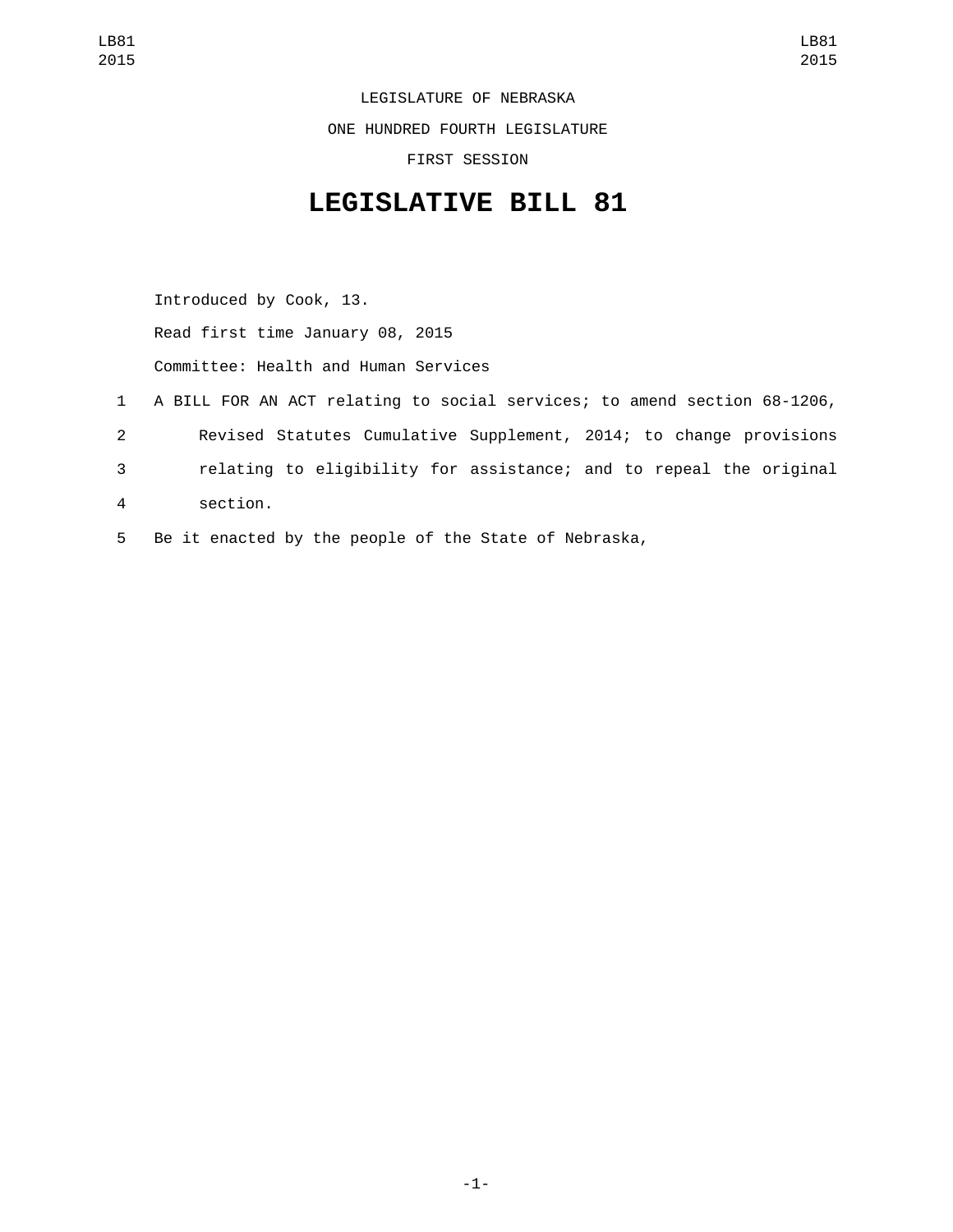Section 1. Section 68-1206, Revised Statutes Cumulative Supplement, 2 2014, is amended to read:

 68-1206 (1) The Department of Health and Human Services shall administer the program of social services in this state. The department may contract with other social agencies for the purchase of social services at rates not to exceed those prevailing in the state or the cost at which the department could provide those services. The statutory maximum payments for the separate program of aid to dependent children shall apply only to public assistance grants and shall not apply to payments for social services. As part of the provision of social services authorized by section 68-1202, the department shall participate in the federal child care assistance program under 42 U.S.C. 618, as such section existed on January 1, 2013, and provide child care assistance to families with incomes up to one hundred twenty-five percent of the federal poverty level for FY2013-14 and one hundred thirty percent of the federal poverty level for FY2014-15 and each fiscal year thereafter.

 (2) As part of the provision of social services authorized by this section and section 68-1202, the department shall participate in the federal Child Care Subsidy program. In determining ongoing eligibility for this program, ten percent of a household's gross earned income shall be disregarded after twelve continuous months on the program and at each subsequent redetermination. At redetermination of eligibility, if a family's income exceeds one hundred forty percent of the federal poverty 24 level, the family shall continue to receive transitional child care assistance for up to twenty-four consecutive months or until the family income exceeds one hundred eighty-five percent of the federal poverty level. If a family's income falls to one hundred forty percent of the federal poverty level or below, the twenty-four-month time limit in this 29 subsection shall cease to apply until the family becomes eligible for transitional child care assistance. The amount of such child care assistance shall be based on a cost-shared plan between the recipient